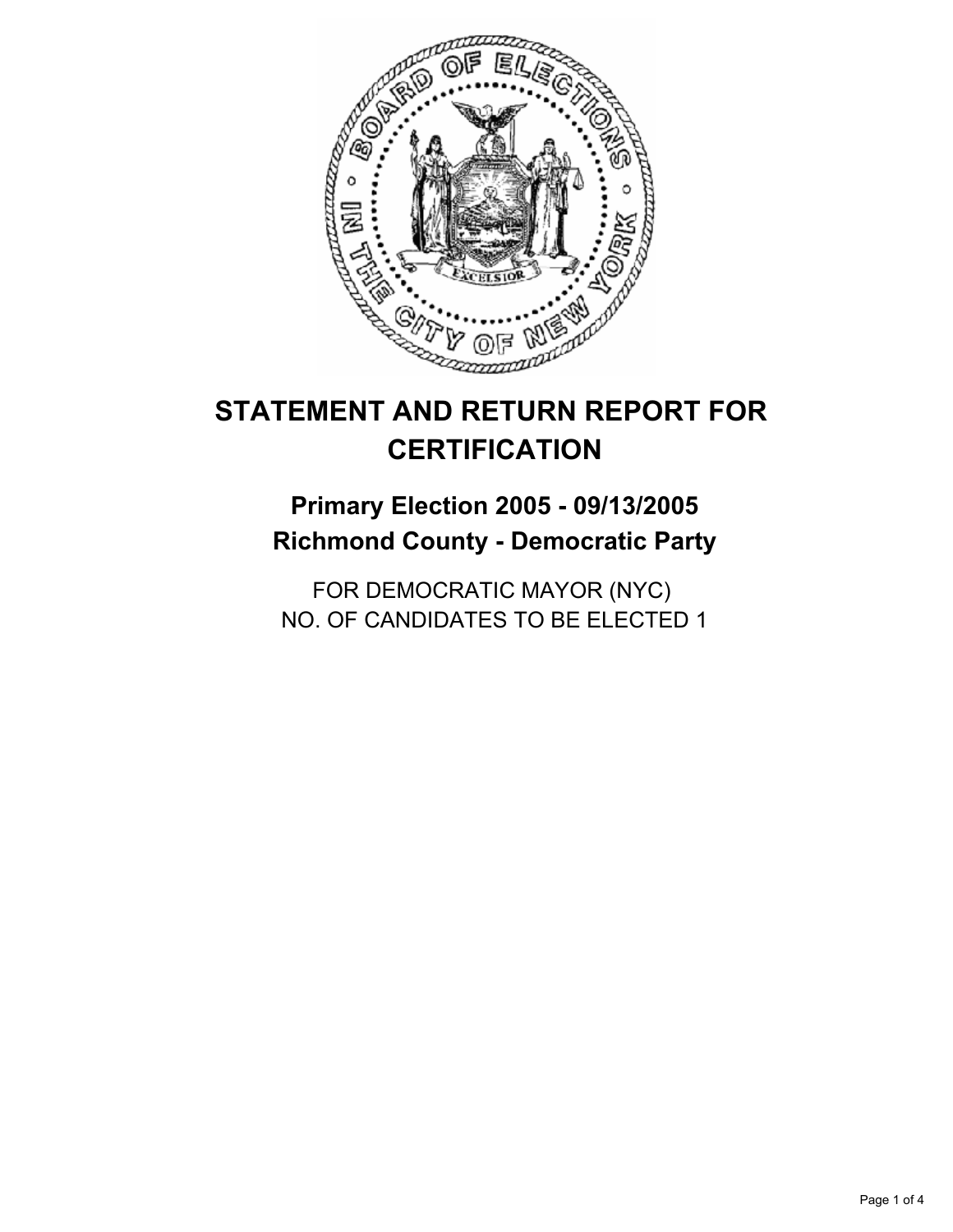

| <b>EMERGENCY</b>           |       |
|----------------------------|-------|
| ABSENTEE/MILITARY          | 143   |
| <b>AFFIDAVIT</b>           | 11    |
| CHRISTOPHER X BRODEUR      | 26    |
| <b>FERNANDO FERRER</b>     | 418   |
| C VIRGINIA FIELDS          | 81    |
| <b>GIFFORD MILLER</b>      | 260   |
| <b>ARTHUR PICCOLO</b>      | 23    |
| ANTHONY D WEINER           | 880   |
| YERNANDY YERRER (WRITE-IN) |       |
| <b>TOTAL VOTES</b>         | 1,689 |

#### **ASSEMBLY DISTRICT 61**

| <b>EMERGENCY</b>                | 2     |
|---------------------------------|-------|
| ABSENTEE/MILITARY               | 240   |
| AFFIDAVIT                       | 59    |
| CHRISTOPHER X BRODEUR           | 93    |
| <b>FERNANDO FERRER</b>          | 1,469 |
| C VIRGINIA FIELDS               | 686   |
| <b>GIFFORD MILLER</b>           | 708   |
| <b>ARTHUR PICCOLO</b>           | 42    |
| ANTHONY D WEINER                | 1,511 |
| MICHAEL R. BLOOMBERG (WRITE-IN) | 2     |
| RONALD VEAL (WRITE-IN)          |       |
| <b>TOTAL VOTES</b>              | 4,512 |

| <b>EMERGENCY</b>                   | 0     |
|------------------------------------|-------|
| ABSENTEE/MILITARY                  | 124   |
| <b>AFFIDAVIT</b>                   | 9     |
| CHRISTOPHER X BRODEUR              | 21    |
| <b>FERNANDO FERRER</b>             | 382   |
| C VIRGINIA FIELDS                  | 70    |
| <b>GIFFORD MILLER</b>              | 239   |
| <b>ARTHUR PICCOLO</b>              | 23    |
| ANTHONY D WEINER                   | 1,352 |
| WILLIAM C. THOMPSON JR. (WRITE-IN) |       |
| <b>TOTAL VOTES</b>                 | 2,088 |
|                                    |       |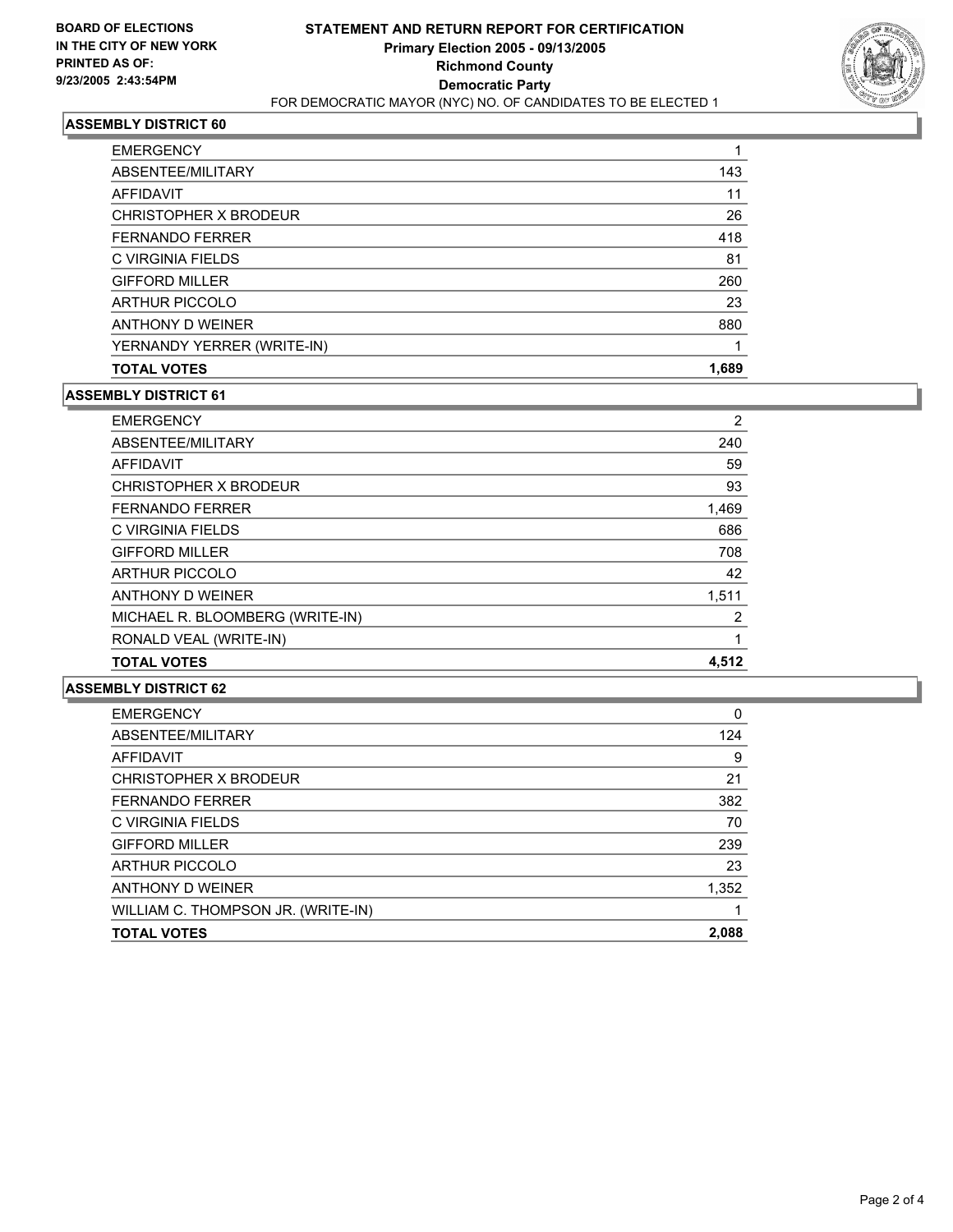

| <b>EMERGENCY</b>                | 0     |
|---------------------------------|-------|
| ABSENTEE/MILITARY               | 169   |
| AFFIDAVIT                       | 17    |
| CHRISTOPHER X BRODEUR           | 34    |
| <b>FERNANDO FERRER</b>          | 752   |
| C VIRGINIA FIELDS               | 222   |
| <b>GIFFORD MILLER</b>           | 462   |
| <b>ARTHUR PICCOLO</b>           | 32    |
| ANTHONY D WEINER                | 1,698 |
| MICHAEL R. BLOOMBERG (WRITE-IN) |       |
| <b>TOTAL VOTES</b>              | 3,201 |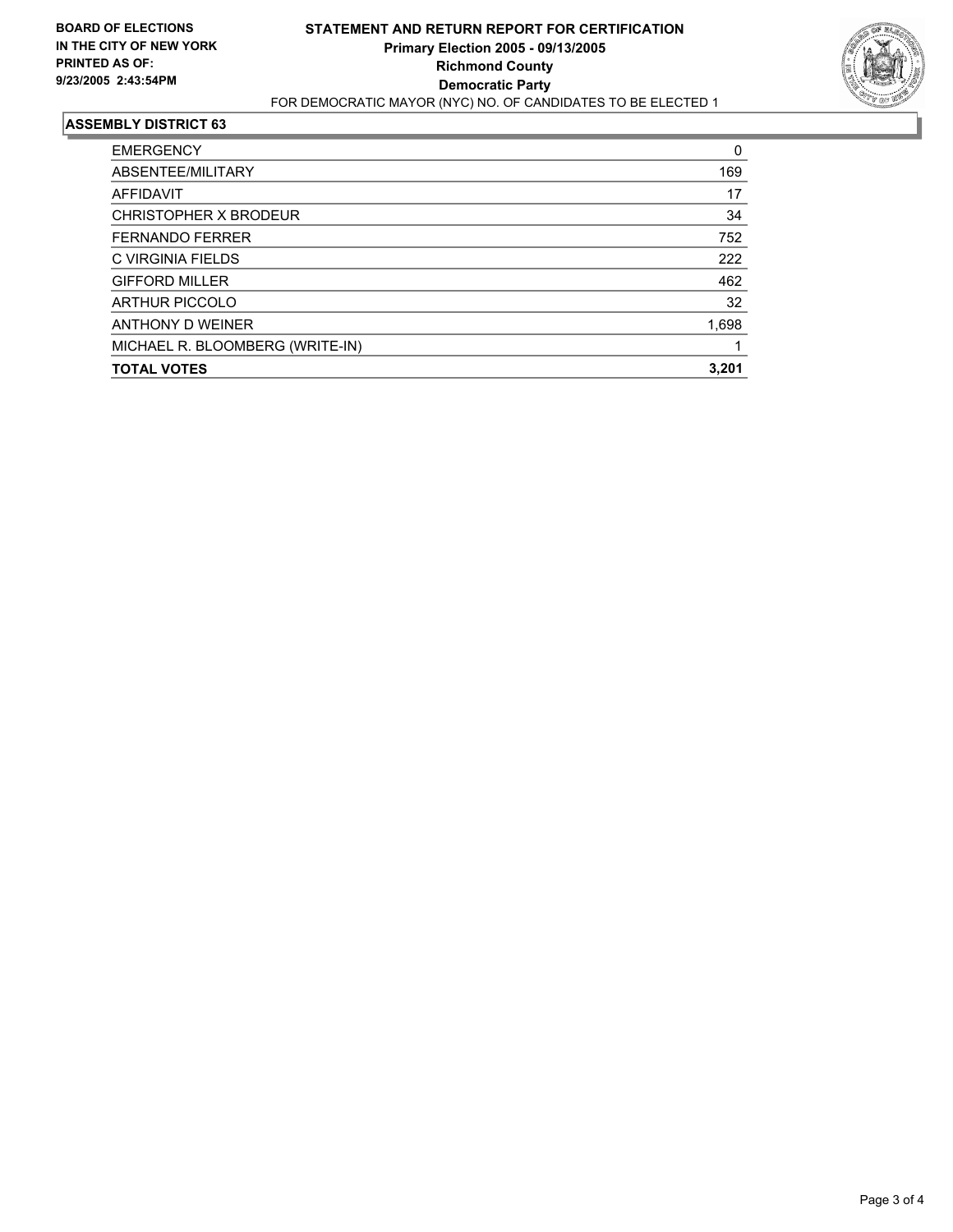#### **STATEMENT AND RETURN REPORT FOR CERTIFICATION Primary Election 2005 - 09/13/2005 Richmond County Democratic Party** FOR DEMOCRATIC MAYOR (NYC) NO. OF CANDIDATES TO BE ELECTED 1



#### **TOTAL FOR DEMOCRATIC MAYOR (NYC) - Richmond County**

| 3      |
|--------|
| 676    |
| 96     |
| 174    |
| 3,021  |
| 1,059  |
| 1,669  |
| 120    |
| 5,441  |
| 3      |
|        |
|        |
|        |
| 11,490 |
|        |

We certify this statement to be correct, and have caused the same to be attested by the signatures of the members of the board, or a majority thereof, on

Secretary **Chairman** 

Date

Canvassing Board **Canvassing Board** Canvassing Board **Deputy Chief Clerk** 

Canvassing Board

Chief Clerk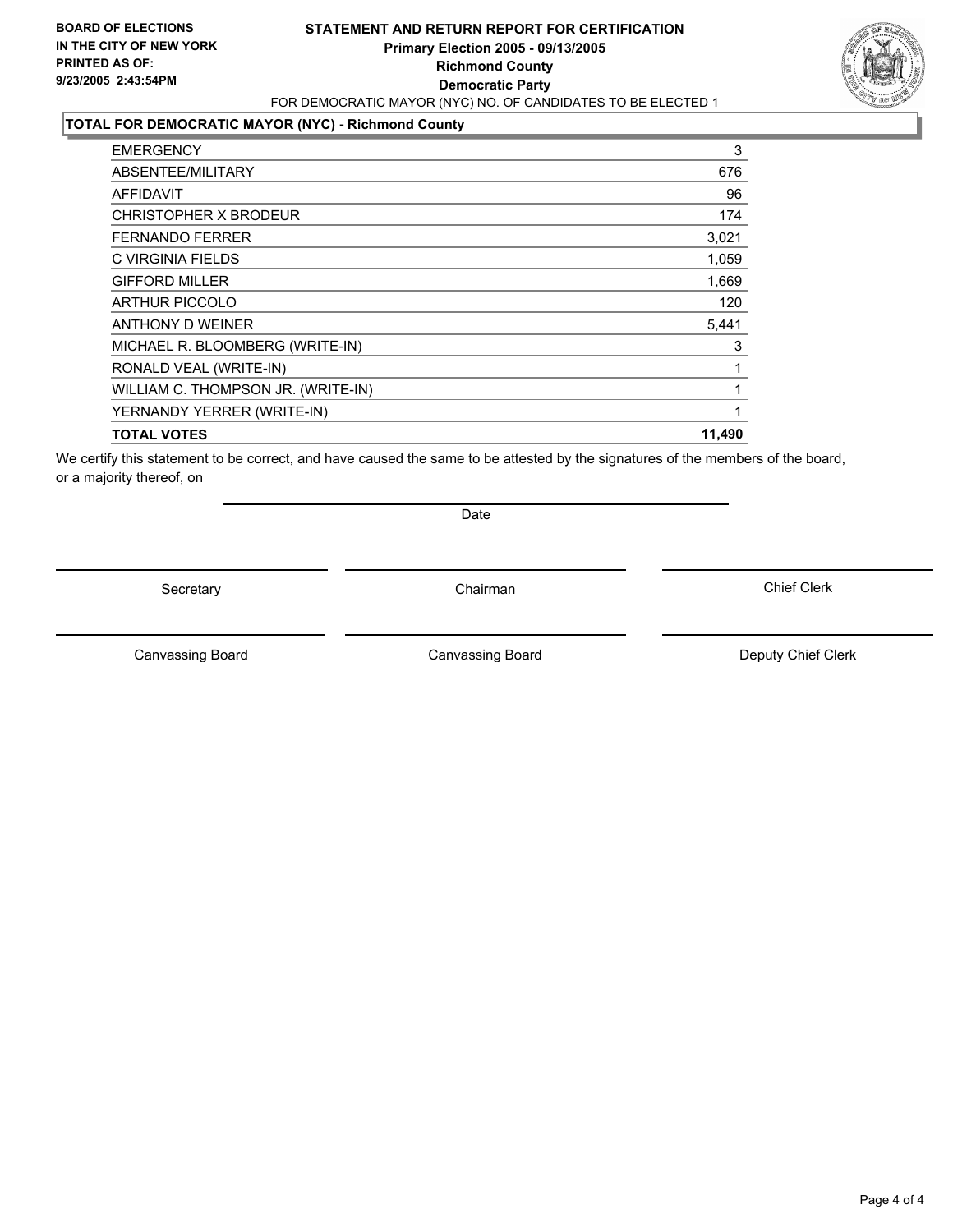

# **Primary Election 2005 - 09/13/2005 Richmond County - Democratic Party**

FOR DEMOCRATIC PUBLIC ADVOCATE (NYC) NO. OF CANDIDATES TO BE ELECTED 1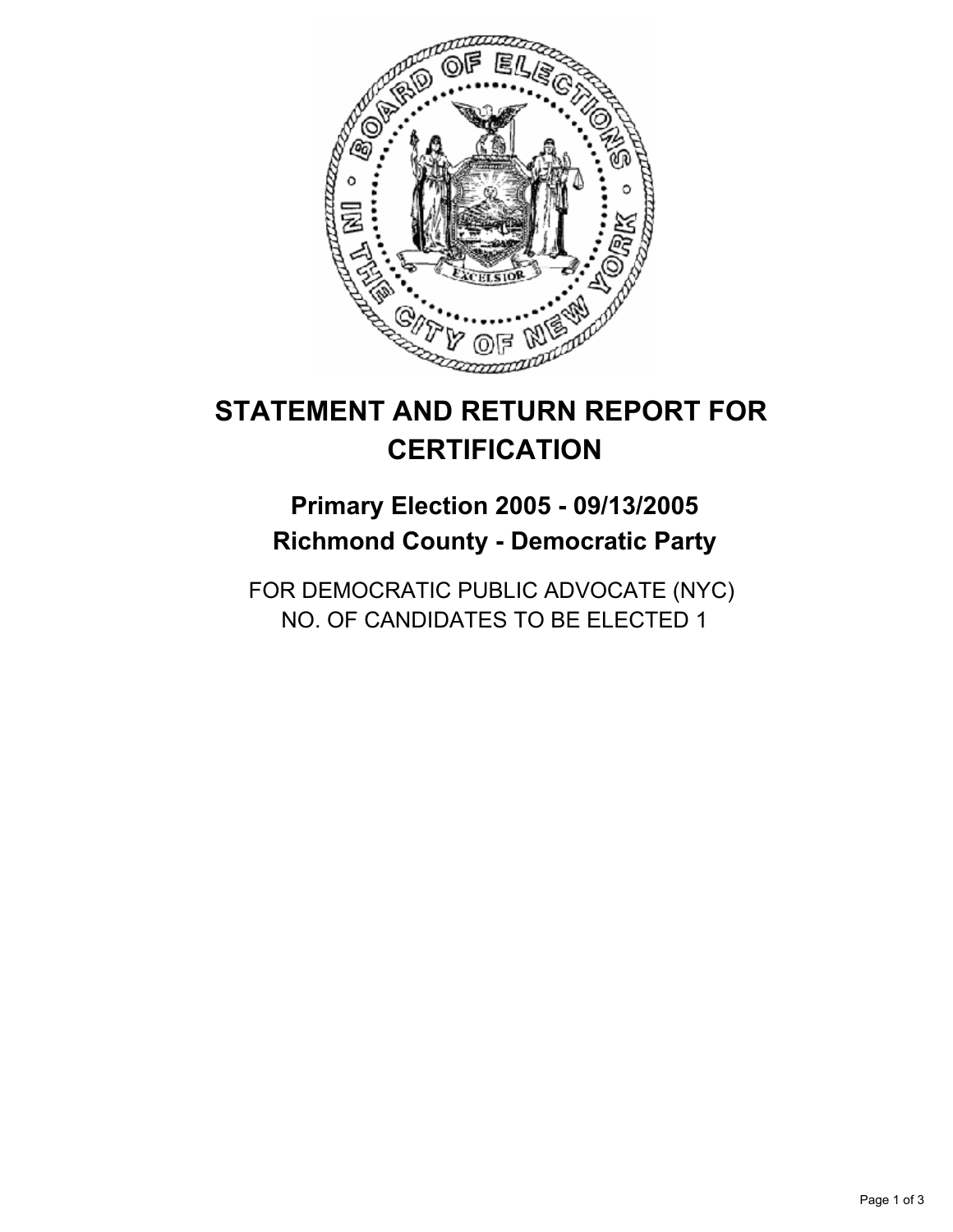

| <b>EMERGENCY</b>                   |       |
|------------------------------------|-------|
| ABSENTEE/MILITARY                  | 143   |
| AFFIDAVIT                          | 11    |
| <b>MICHAEL E BROWN</b>             | 92    |
| DAMON L CABBAGESTALK               | 29    |
| <b>JAY GOLUB</b>                   | 55    |
| <b>BETSY F GOTBAUM</b>             | 753   |
| <b>ANDREW RASIEJ</b>               | 41    |
| <b>NORMAN SIEGEL</b>               | 337   |
| WILLIAM C. THOMPSON JR. (WRITE-IN) |       |
| <b>TOTAL VOTES</b>                 | 1,308 |
|                                    |       |

#### **ASSEMBLY DISTRICT 61**

| <b>EMERGENCY</b>       | 2     |
|------------------------|-------|
| ABSENTEE/MILITARY      | 240   |
| AFFIDAVIT              | 59    |
| MICHAEL E BROWN        | 335   |
| DAMON L CABBAGESTALK   | 99    |
| <b>JAY GOLUB</b>       | 150   |
| <b>BETSY F GOTBAUM</b> | 1,796 |
| ANDREW RASIEJ          | 173   |
| <b>NORMAN SIEGEL</b>   | 1,548 |
| RONALD VEAL (WRITE-IN) |       |
| <b>TOTAL VOTES</b>     | 4,102 |

## **ASSEMBLY DISTRICT 62**

| <b>EMERGENCY</b>                   | 0     |
|------------------------------------|-------|
| ABSENTEE/MILITARY                  | 124   |
| AFFIDAVIT                          | 9     |
| MICHAEL E BROWN                    | 106   |
| DAMON L CABBAGESTALK               | 35    |
| <b>JAY GOLUB</b>                   | 50    |
| <b>BETSY F GOTBAUM</b>             | 1,146 |
| ANDREW RASIEJ                      | 70    |
| <b>NORMAN SIEGEL</b>               | 406   |
| WILLIAM C. THOMPSON JR. (WRITE-IN) |       |
| <b>TOTAL VOTES</b>                 | 1,814 |

| <b>EMERGENCY</b>       | 0     |
|------------------------|-------|
| ABSENTEE/MILITARY      | 169   |
| AFFIDAVIT              | 17    |
| <b>MICHAEL E BROWN</b> | 181   |
| DAMON L CABBAGESTALK   | 48    |
| <b>JAY GOLUB</b>       | 107   |
| <b>BETSY F GOTBAUM</b> | 1,637 |
| <b>ANDREW RASIEJ</b>   | 96    |
| <b>NORMAN SIEGEL</b>   | 775   |
| <b>TOTAL VOTES</b>     | 2.844 |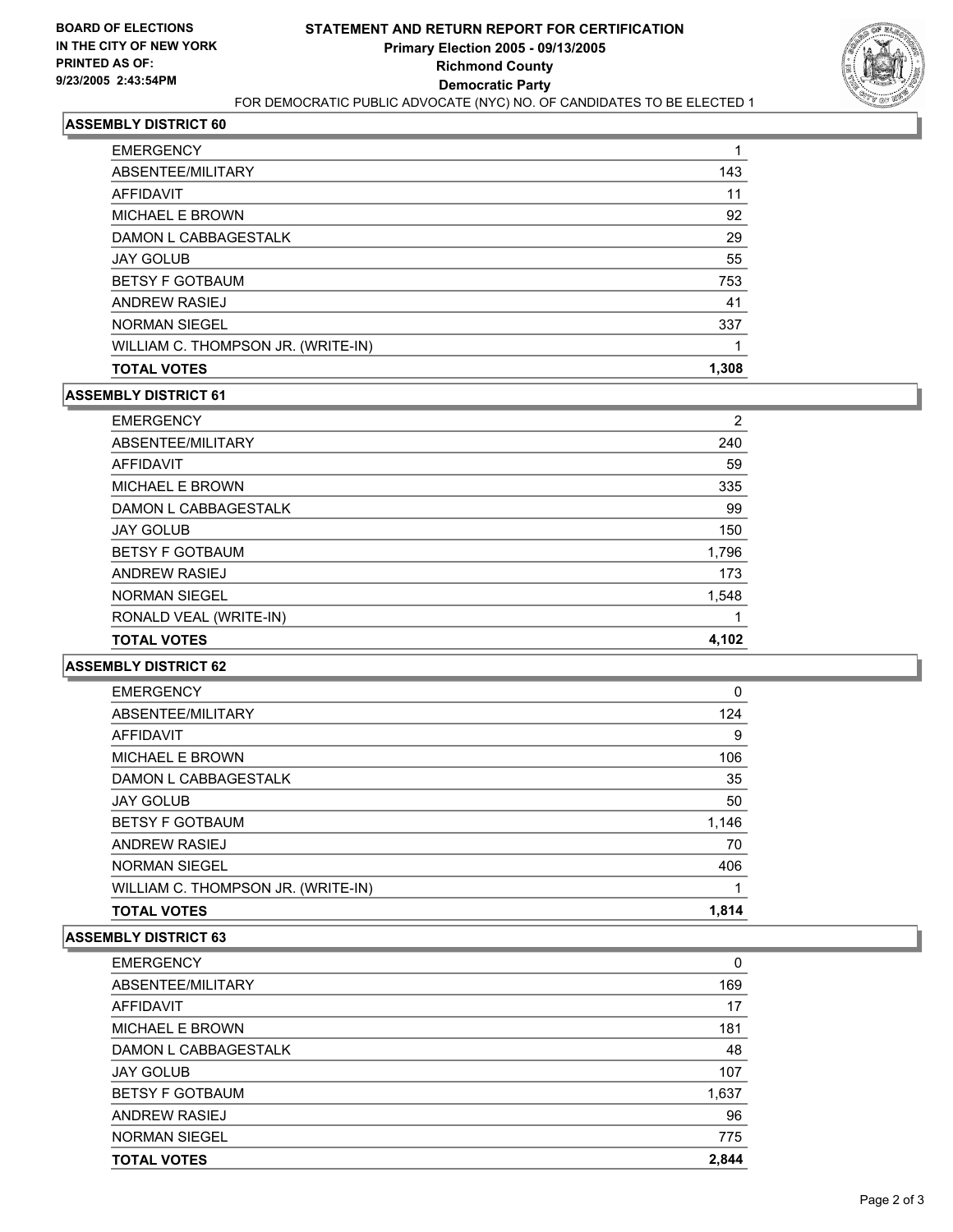#### **STATEMENT AND RETURN REPORT FOR CERTIFICATION Primary Election 2005 - 09/13/2005 Richmond County Democratic Party** FOR DEMOCRATIC PUBLIC ADVOCATE (NYC) NO. OF CANDIDATES TO BE ELECTED 1



## **TOTAL FOR DEMOCRATIC PUBLIC ADVOCATE (NYC) - Richmond County**

| <b>EMERGENCY</b>                   | 3      |
|------------------------------------|--------|
| ABSENTEE/MILITARY                  | 676    |
| AFFIDAVIT                          | 96     |
| MICHAEL E BROWN                    | 714    |
| DAMON L CABBAGESTALK               | 211    |
| <b>JAY GOLUB</b>                   | 362    |
| <b>BETSY F GOTBAUM</b>             | 5,332  |
| ANDREW RASIEJ                      | 380    |
| <b>NORMAN SIEGEL</b>               | 3,066  |
| RONALD VEAL (WRITE-IN)             |        |
| WILLIAM C. THOMPSON JR. (WRITE-IN) | 2      |
| <b>TOTAL VOTES</b>                 | 10,068 |
|                                    |        |

We certify this statement to be correct, and have caused the same to be attested by the signatures of the members of the board, or a majority thereof, on

Secretary **Chairman** 

Date

Canvassing Board **Canvassing Board** Canvassing Board **Deputy Chief Clerk** 

Canvassing Board

Chief Clerk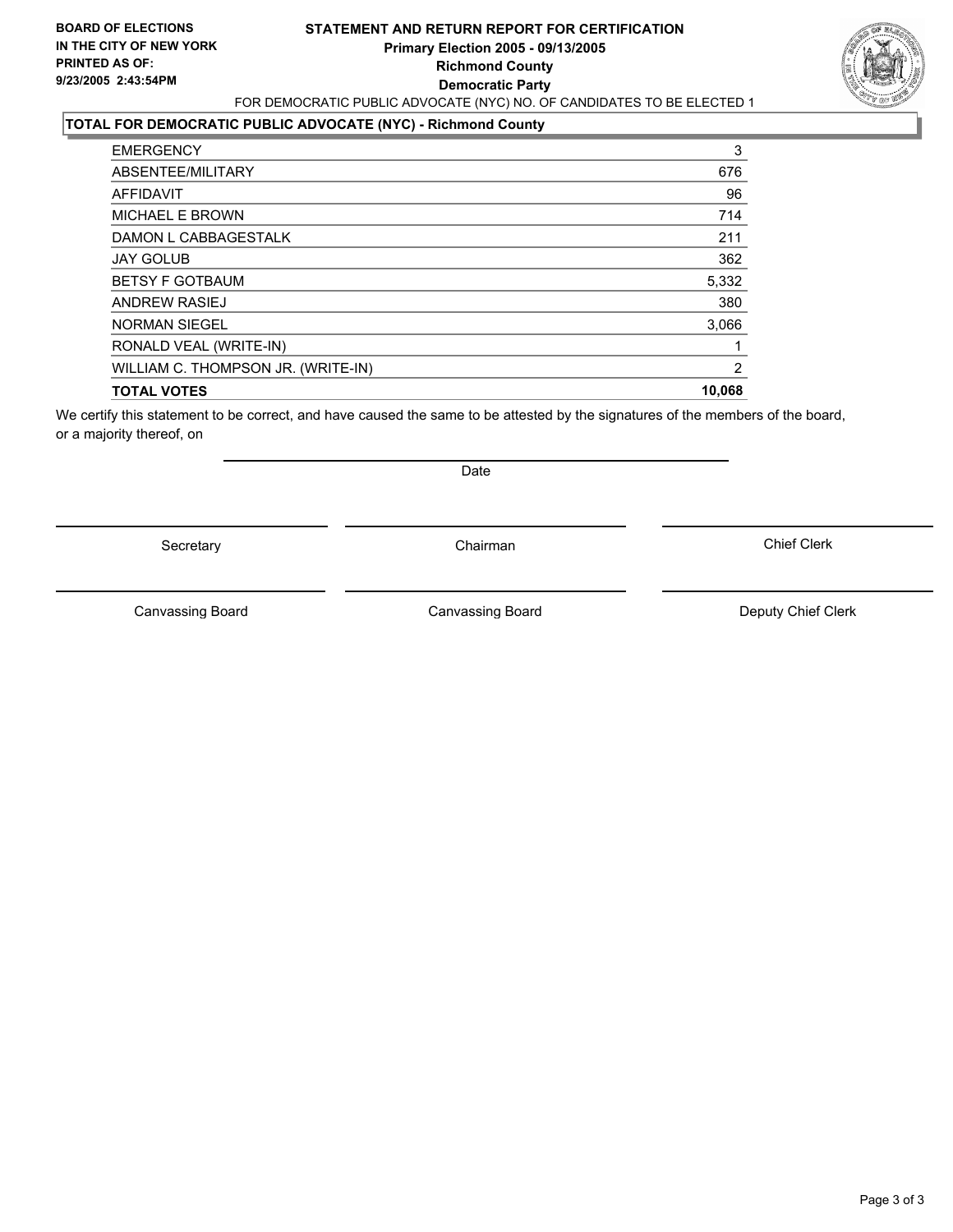

# **Primary Election 2005 - 09/13/2005 Richmond County - Democratic Party**

FOR DEMOCRATIC DELEGATE TO JUDICIAL CONVENTION (60) NO. OF CANDIDATES TO BE ELECTED 3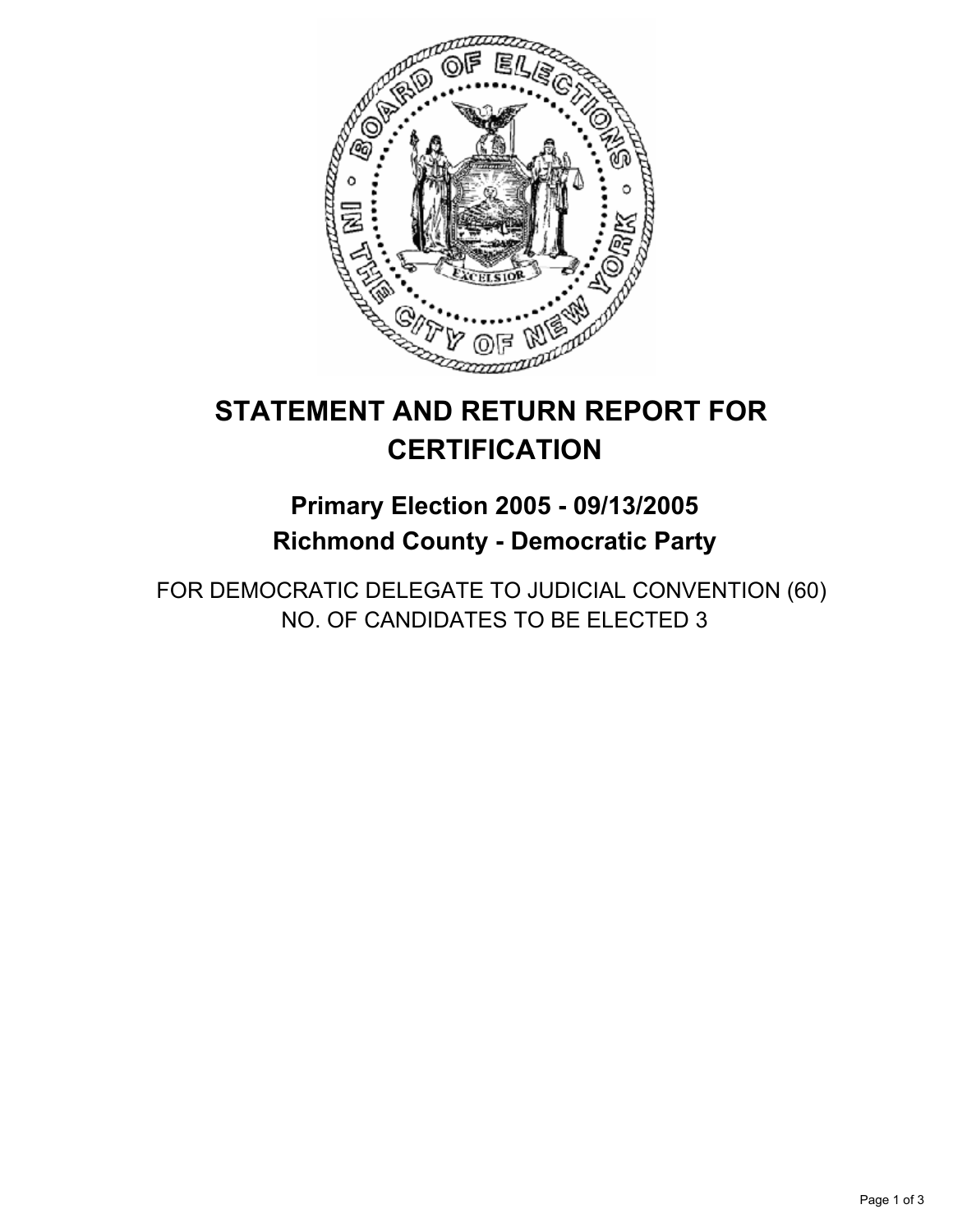

| <b>EMERGENCY</b>        |       |
|-------------------------|-------|
| ABSENTEE/MILITARY       | 143   |
| AFFIDAVIT               | 11    |
| PHYLLIS O'NEIL-PERFETTO | 492   |
| STEPHEN A HARRISON      | 313   |
| <b>MARY FORESTIERE</b>  | 363   |
| <b>JAMES E SAK</b>      | 349   |
| <b>VINCENT F PITTA</b>  | 403   |
| <b>JOANNE SEMINARA</b>  | 590   |
| <b>TOTAL VOTES</b>      | 2,510 |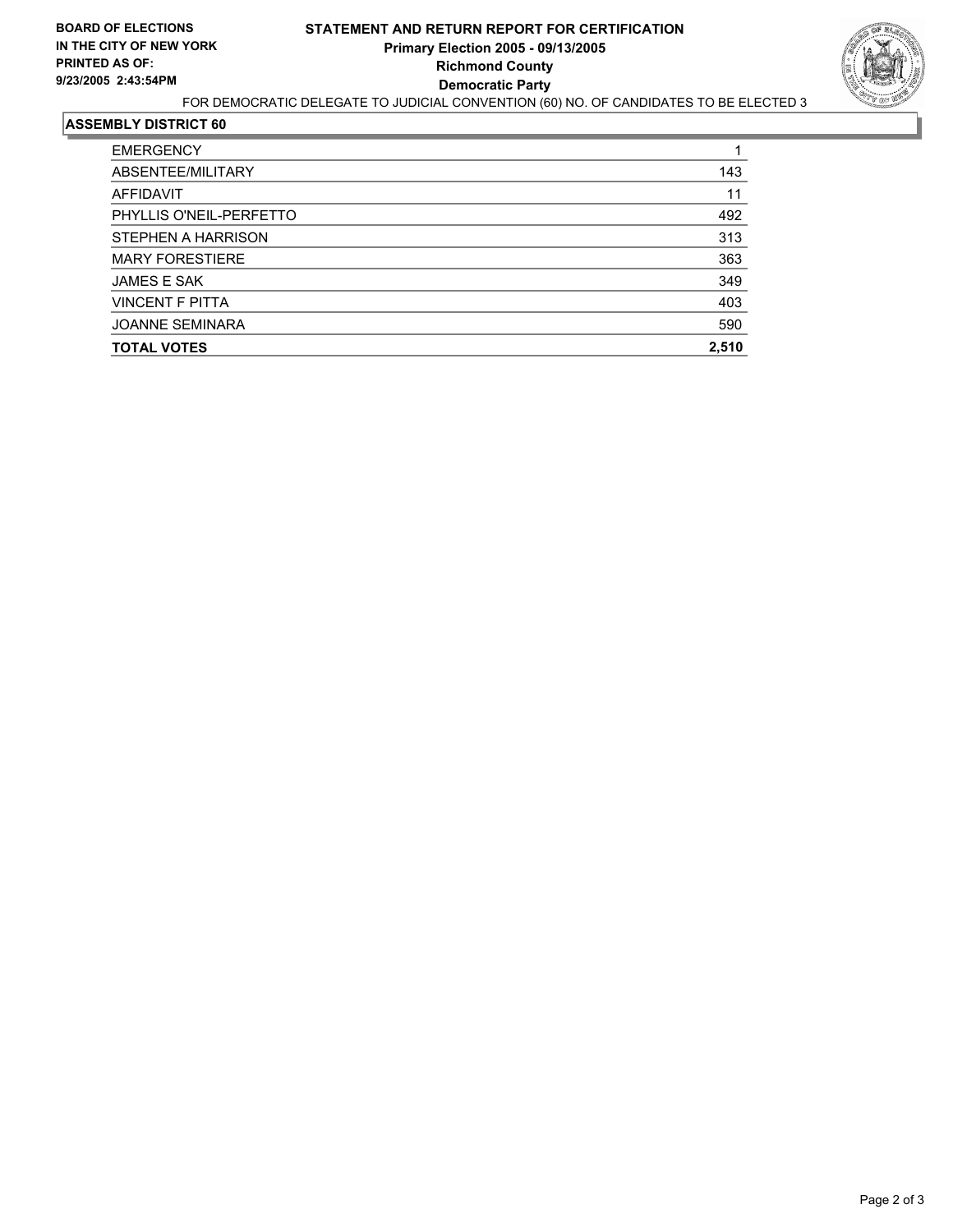#### **STATEMENT AND RETURN REPORT FOR CERTIFICATION Primary Election 2005 - 09/13/2005 Richmond County Democratic Party** FOR DEMOCRATIC DELEGATE TO JUDICIAL CONVENTION (60) NO. OF CANDIDATES TO BE ELECTED 3



## **TOTAL FOR DEMOCRATIC DELEGATE TO JUDICIAL CONVENTION (60) - Richmond County**

| <b>EMERGENCY</b>        |       |
|-------------------------|-------|
| ABSENTEE/MILITARY       | 143   |
| AFFIDAVIT               | 11    |
| PHYLLIS O'NEIL-PERFETTO | 492   |
| STEPHEN A HARRISON      | 313   |
| <b>MARY FORESTIERE</b>  | 363   |
| <b>JAMES E SAK</b>      | 349   |
| <b>VINCENT F PITTA</b>  | 403   |
| <b>JOANNE SEMINARA</b>  | 590   |
| <b>TOTAL VOTES</b>      | 2.510 |

We certify this statement to be correct, and have caused the same to be attested by the signatures of the members of the board, or a majority thereof, on

Date

Secretary **Chairman** 

Canvassing Board **Canvassing Canvassing Board** Deputy Chief Clerk

Canvassing Board

Chief Clerk

Page 3 of 3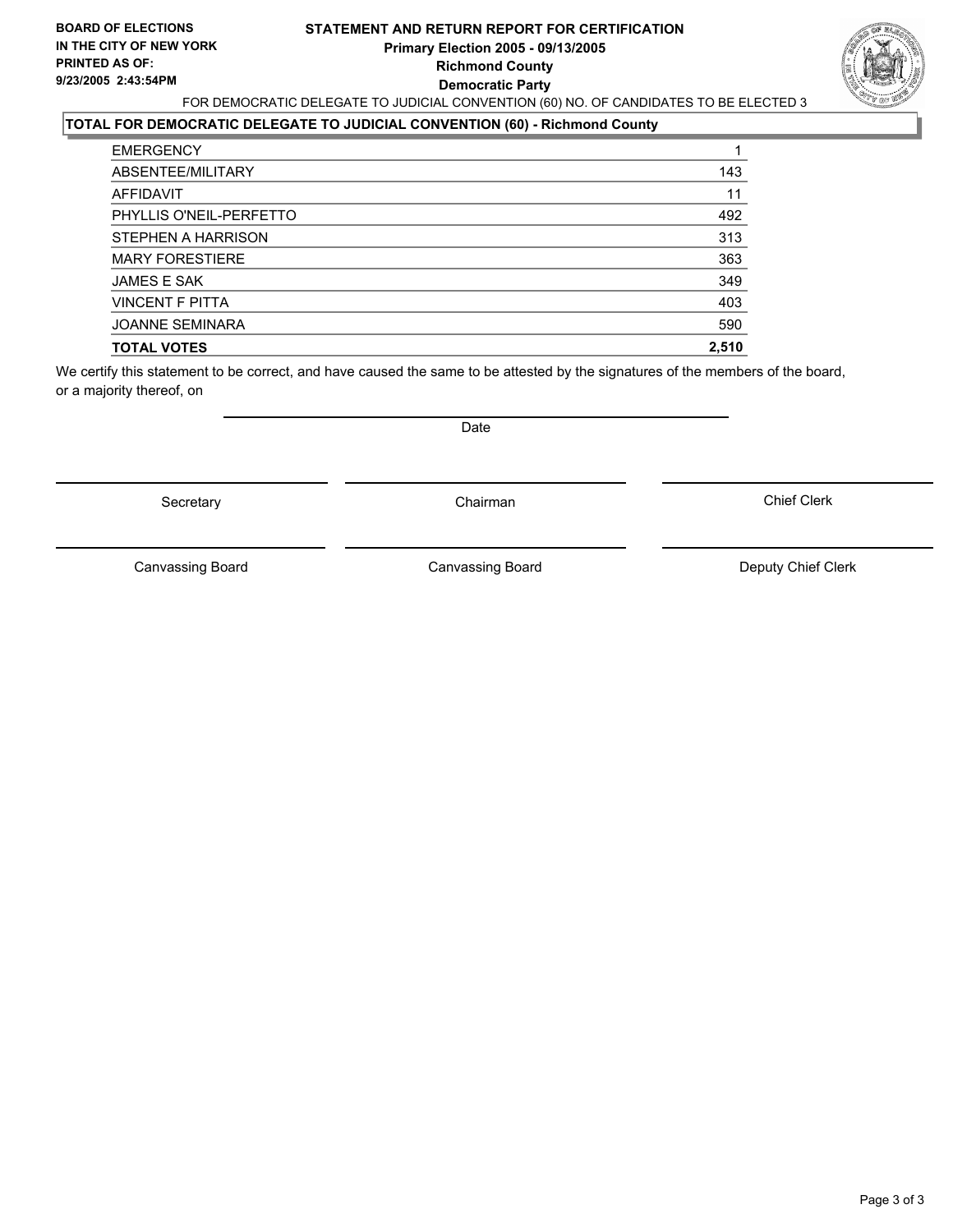

# **Primary Election 2005 - 09/13/2005 Richmond County - Democratic Party**

FOR DEMOCRATIC ALTERNATE DELEGATE TO THE JUDICIAL CONVENTION (60) NO. OF OILIDIDATES TO BE ELESTED 3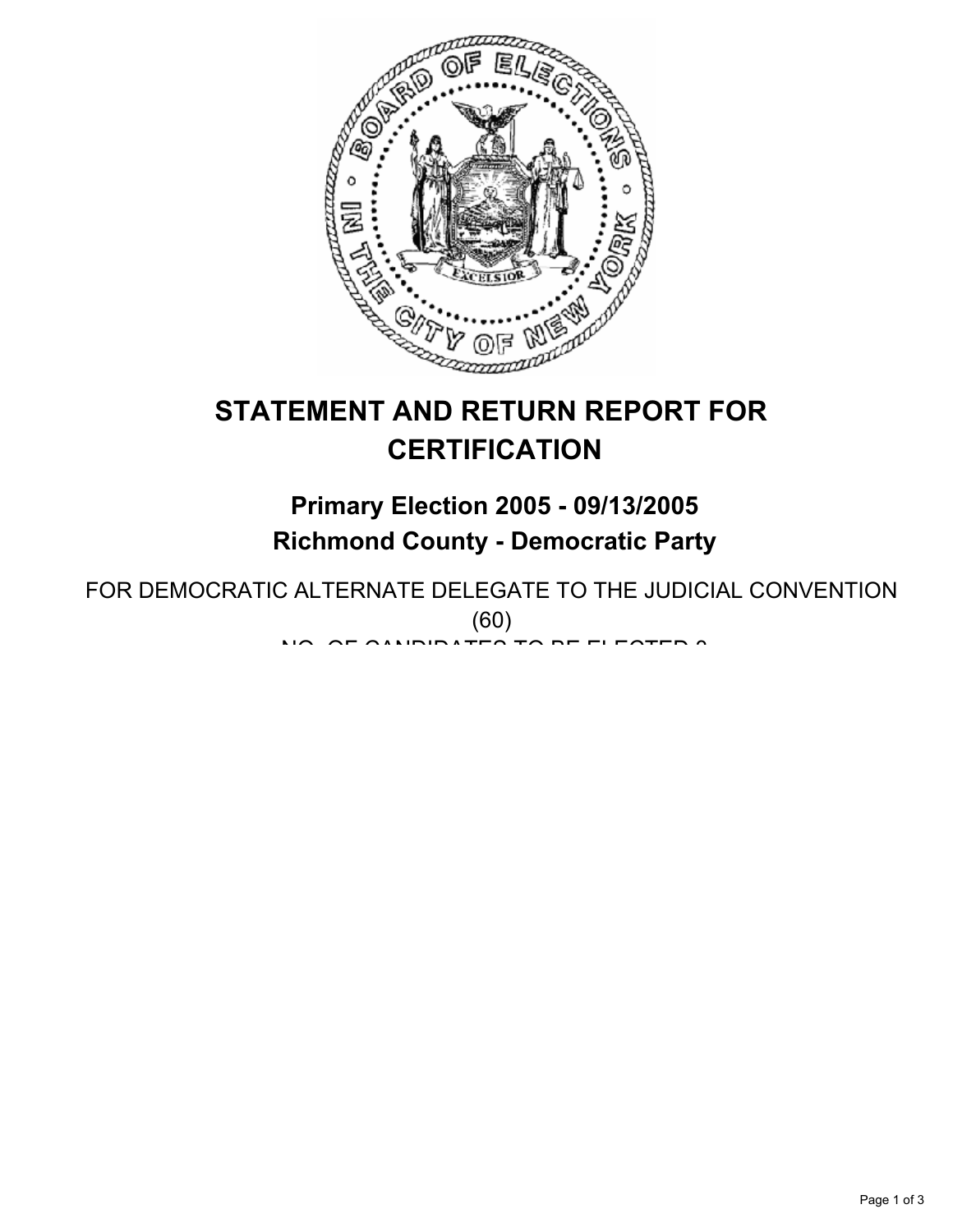# **STATEMENT AND RETURN REPORT FOR CERTIFICATION Primary Election 2005 - 09/13/2005 Richmond County Democratic Party**



# FOR DEMOCRATIC ALTERNATE DELEGATE TO THE JUDICIAL CONVENTION (60) NO. OF CANDIDATES TO BE ELECTE

| <b>EMERGENCY</b>       |       |
|------------------------|-------|
| ABSENTEE/MILITARY      | 143   |
| AFFIDAVIT              | 11    |
| RALPH J PERFETTO       | 494   |
| EDMUND MODERACKI       | 209   |
| RALPH P MARRA          | 588   |
| MICHAEL J RYAN         | 539   |
| <b>MARGARET HUGHES</b> | 559   |
| <b>TOTAL VOTES</b>     | 2,389 |